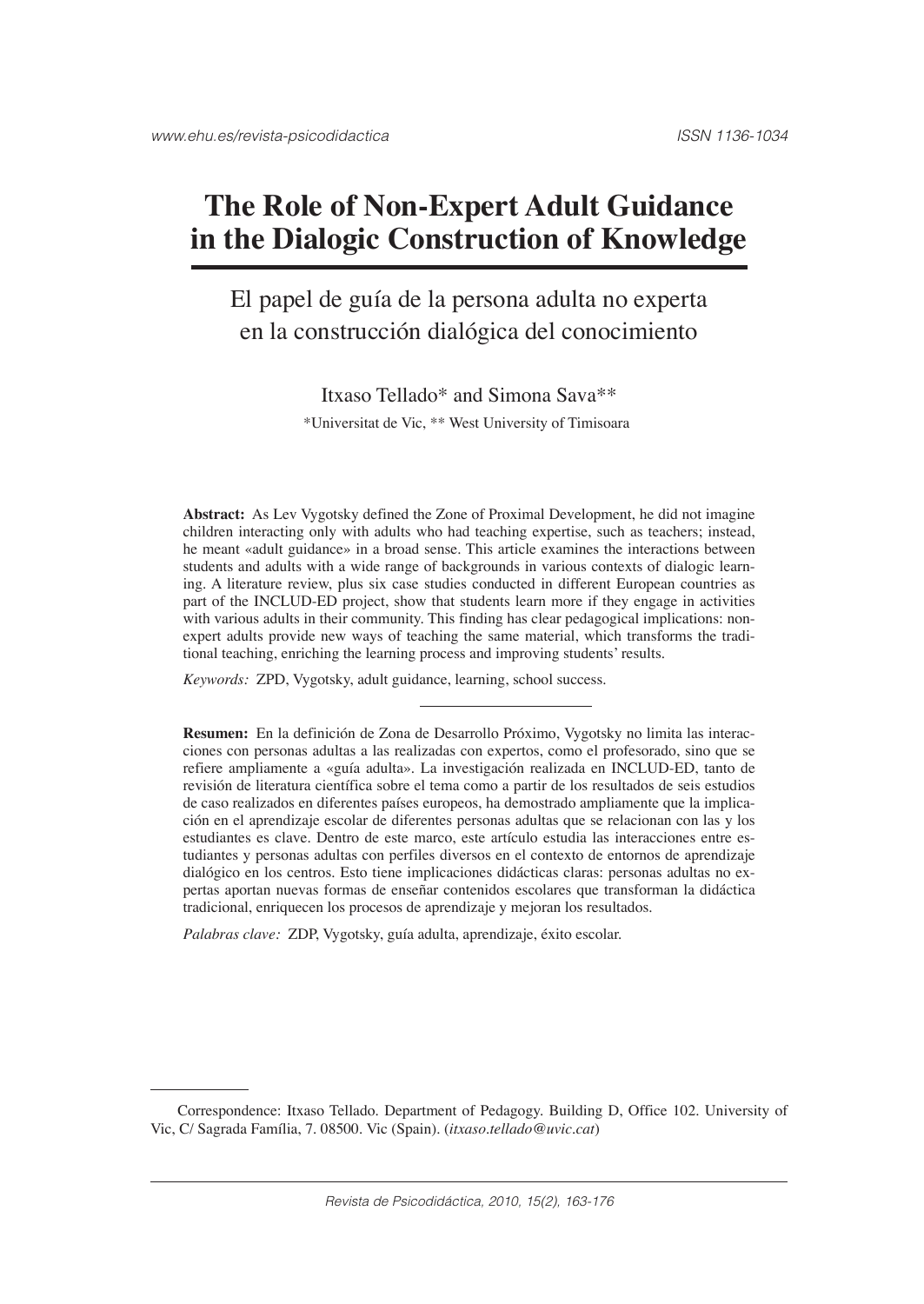## **THE ROLE OF NON-EXPERT ADULT GUIDANCE IN THE DIA-LOGIC CONSTRUCTION OF KNOWLEDGE**

Lev Vygotsky (1978) argued that human learning relies on our social nature; children pay attention to everyone, including teachers and other adults, and they learn from all of us. Through that process they grow into the intellectual life of the adults around them*.* He stressed the value of collaboration in learning: «what children can do with the assistance of others might be in some sense even more indicative of their mental development than what they can do alone» (p. 85). Similarly, Radziszewska and Rogoff (1991) describe «the cognitive reorganization that leads to development», which results from «shared resolution of problems, in which children interact with adults or with more capable peers» (cited in Aubert, Flecha, García, Flecha, & Racionero, 2008, p. 55). In defining the Zone of Proximal Development (ZPD), Vygotsky pointed to «the distance between» a child's «actual development level as determined by independent problem solving» and that child's «level of potential development as determined through problem solving under adult guidance or in collaboration with more capable peers» (p. 86). We argue that «adult guidance» mean all the adults who have relationships with students, among them teachers, family members, older friends, neighbours, adults from the cultural centre, university volunteers, former students, and many other adults.

Taking into account Vygotsky's basic ideas about how children learn and develop when guided by adults, in this article we focus on the ways that a diverse range of adults can contribute to children's learning. By diversity we mean adults with a variety of profiles: members of the family or the community, with different backgrounds, work situations and types of employment, educational experiences, and lifestyles. They also range widely in age and have different mother tongues. In short, they represent a diversity of life experiences. We call them non-expert adults, as they all interact with the children in addition to the qualified teachers, the experts or professionals in formal education.

We also explore the process of children learning through interaction with adults, remembering that this diversity of adults will provide wider experiences for the children. We investigate what happens when adults from the community are involved in the children's learning, and how their involvement helps the children succeed academically.

In Europe, until quite recently, few researchers have examined the involvement of family or community members in children's education. Most educational research in Europe has focused on teachers' education, as we explain below. Many researchers (Baumert et al., 2010; Dow, 2006; Trigwell & Prosser, 2004) have interesting findings about how to facilitate instrumental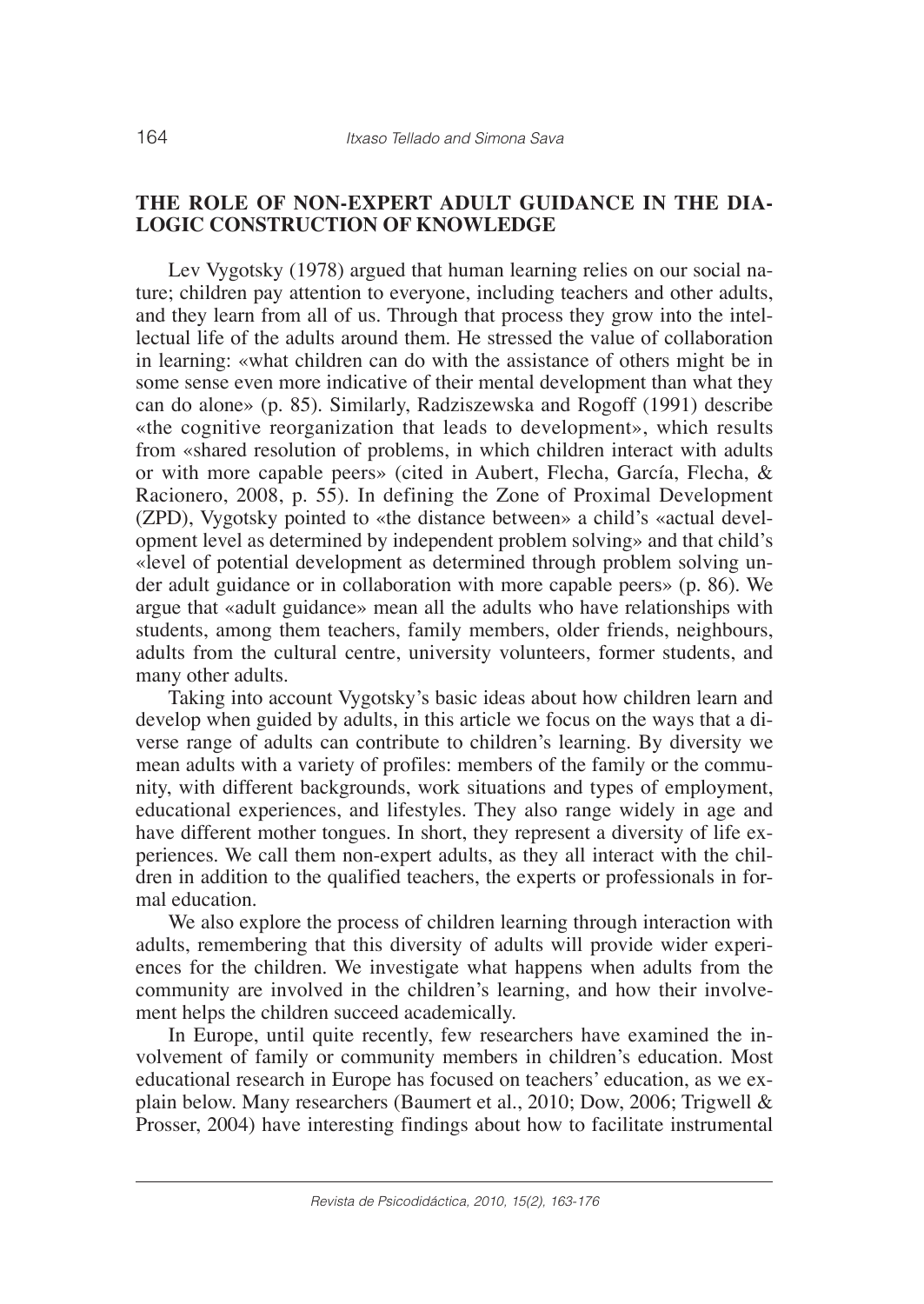learning in the various knowledge areas: mathematics, language, foreign languages, geography, history, sciences, etc. Meanwhile only a few researchers consider how to establish bridges between the school and the home, compared to research on this topic elsewhere in the world, especially in the United States and Australia.

Several studies in the United States and Australia confirm that students do better when the family supports their study (Burchinal, Peisner-Feinberg, Pianta, & Howes, 2002; Bennett, Weigel, & Martin, 2002; Brooks-Gunn, Berlin, & Fuligni, 2000; Barnett, Young, & Schweinhart, 1998). Researchers have also found that early attention and educational programs that include families as one component stimulate children's school success, in both the short and long term (Boethel, 2004; Jordan, Snow, & Porche, 2000; Campbell, Helms, Sparling, & Ramey, 1998; Christian, Morrison, & Bryant, 1998). Families and teachers, however, usually have different perceptions of what is appropriate for children to learn (Piotrkowski, Botsko, & Matthews, 2000). Those differing perceptions require further research, to better understand how children learn in interaction with expert and non-expert adults. Research should also address the decreasing involvement of families as children grow and progress through the educational system (Rimm-Kaufman & Pianta, 2004).

Researchers have adopted various approaches to study the participation of families or community members in their children's education. For example, Epstein (1991, 1995, 1998), who working in the United States, describes the school-family partnership, where families, schools, and communities have connection points that overlap and influence the students' learning. Epstein proposes six types of participation to help educators develop these partnerships: parenting, communicating, volunteering, learning at home, decision-making, and collaborating with the community. Another model widely cited in the literature is «democratic participation» (Apple & Beane, 2007). From this perspective, families and communities are social agents who have great potential for change and transformation, especially in the context of the children's education. By participating in schools, especially those with few resources, these people can start to reverse their experience of being excluded from the wider society.

Today, in international forums that address ways to overcome such social exclusion, more attention is being focused on how non-expert adults, family education, and family participation can help children succeed in school. At the European level, this topic has been included in one of the INCLUD-ED project objectives: to study communities involved in learning projects that help to reduce inequalities and marginalisation and to foster social inclusion and empowerment. The academic community sees the need for theories and practices that promote school success and that help us better understand how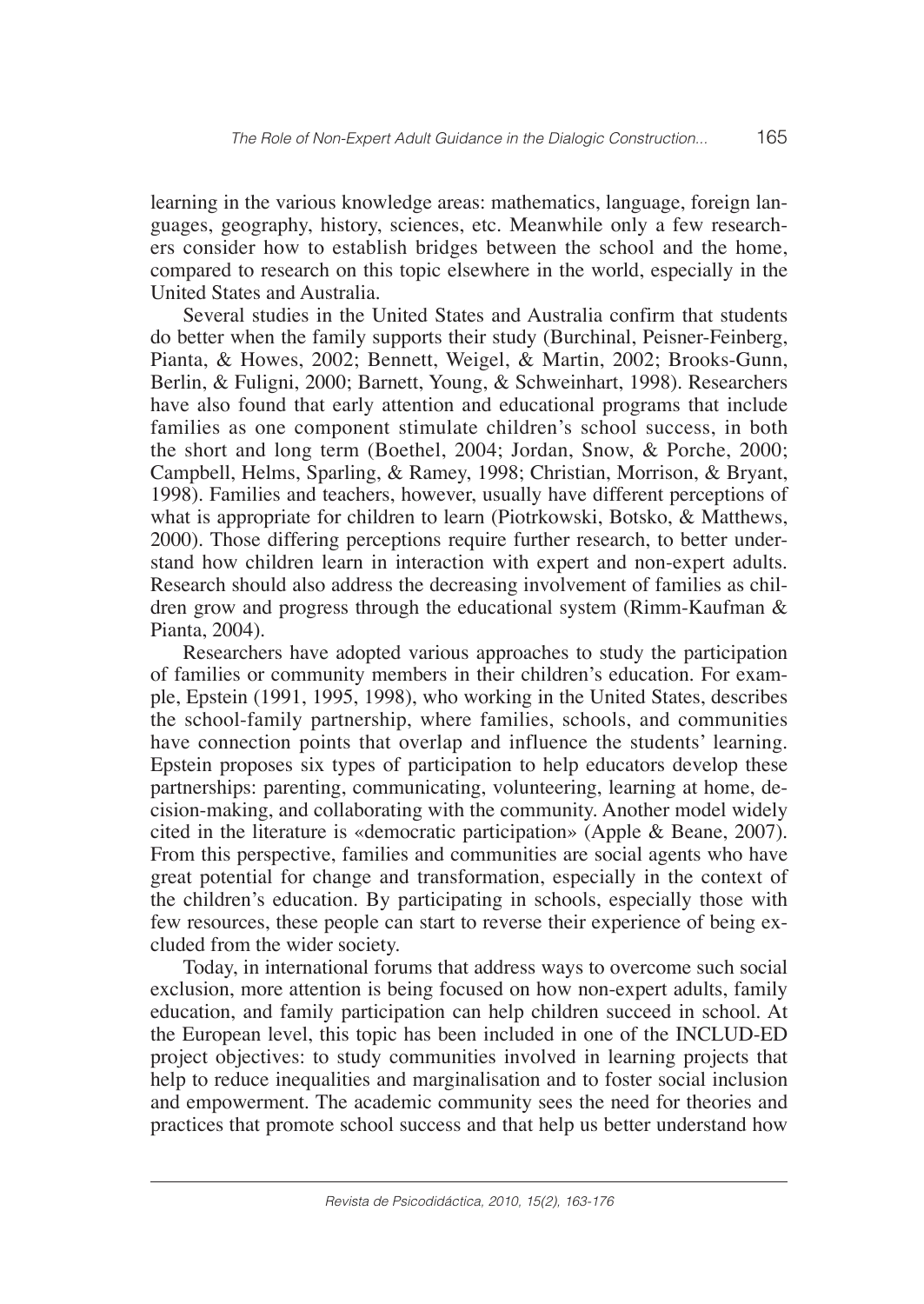community involvement affects this success. In particular, we need to know how diverse members of society can participate successfully in their children's education.

In response, in this article, we have three goals. First, we view the literature on the roles that non-expert adults can play in successful schools. Second, we explore in depth several examples of such involvement in different practices. Finally, we consider how these findings can be extended to educational practices around Europe to improve children's learning processes.

## **THE ROLE OF NON-EXPERT ADULTS IN CHILDREN'S ACA-DEMIC SUCCESS**

One of Vygotsky's (1978) main contributions was that he invalidated Piaget's biological-based explanation about the relationship between development and learning. Piaget said that learning depended on the child's cognitive developmental level: as the child grows, he or she becomes more mature and able to understand and assimilate new knowledge. According to this thinking, certain concepts are very difficult for children of certain ages, and vice versa: others are suitable for children at specific stages of development. In developing his theory, Piaget did not consider the importance of the child's social context.

Vygotsky, however, became aware that the social context is a key element in cognitive development; in fact he focused his work on children's interactions with their environment. Vygotsky found clear evidence that led him to think about the guidance and support that adults can provide to children as they learn. He knew that this guidance is fundamental for children to achieve their fullest potential.

Since Vygotsky, and following his lead, other educational psychologists have pointed out the importance of interaction between adults and children. For example, Bruner (Wood, Bruner, & Ross, 1976) proposed the idea of scaffolding to refer to the assistance that adults give children to develop their capabilities. Scaffolding means offering the children guidance and tools that will allow them to learn by themselves.

Authors who focus on the socio-cultural dimension of learning say that, in addition to the teacher, children live together —and therefore interact with— a broad variety of other people of various backgrounds, who are not professionally trained for teaching tasks, including families, neighbours, and figures in the mass media. Children are always surrounded by adults, in different contexts, and learning is a process that extends far beyond the walls of the school. Aubert, Flecha, García, Flecha, and Racionero (2008) highlight the importance of considering all the contexts in which children live.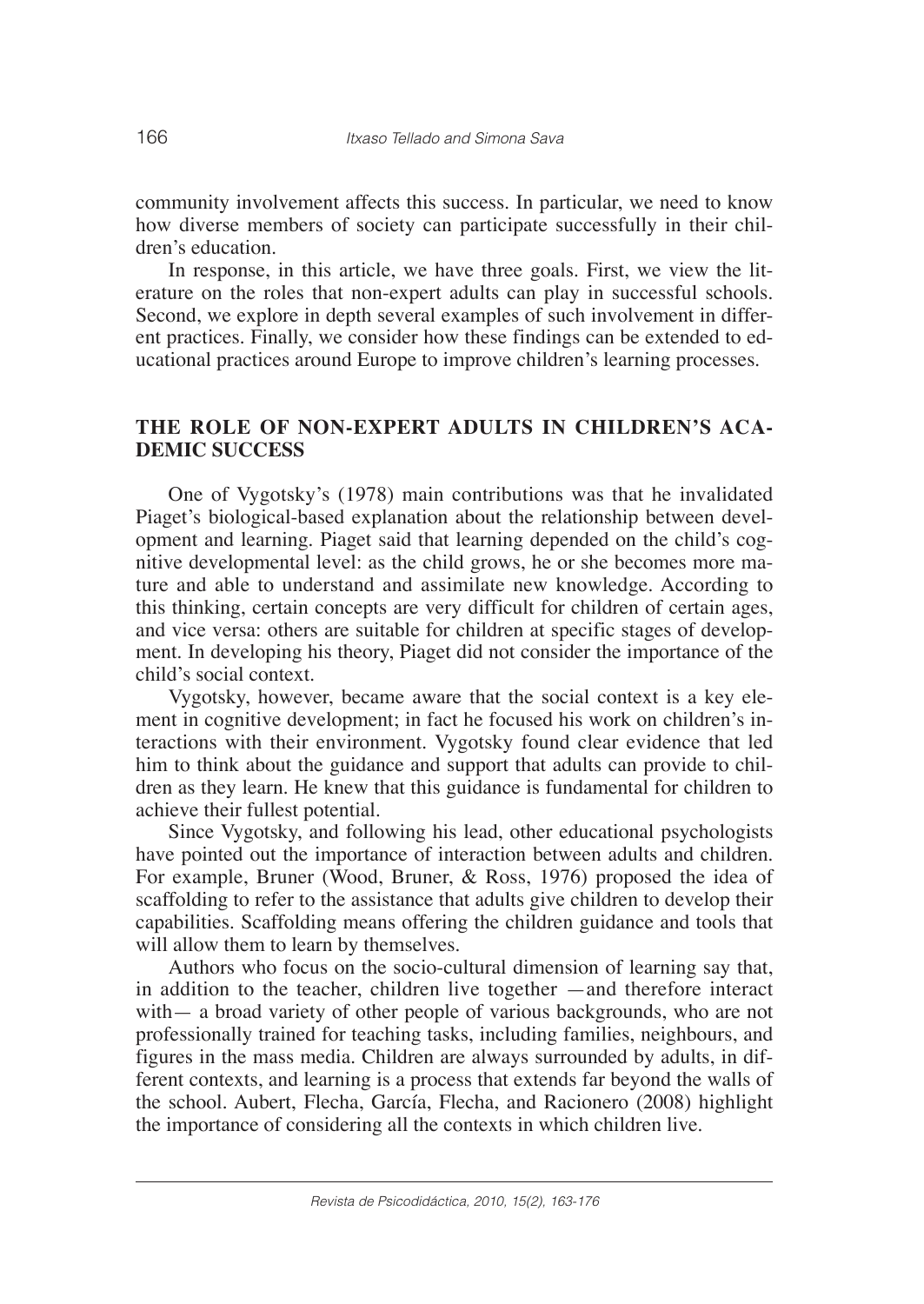From this perspective, learning occurs through interaction with others. That is, a child learns what he or she sees and then experiments through contact and interaction with more expert people, within a particular lived context. Therefore guidance is extremely important, and this makes it crucial to reflect on the role of all the adults around the children. What role, then, do non-expert adults play in the process of children's cognitive development? This is a question on which we want to shed some light, using data from the European research project INCLUD-ED.

As part of the INCLUD-ED project we analysed 20 schools in which family and community members participated in learning activities. The 20 schools were included within the six Europe-wide case studies, conducted in five different European countries (Malta, Spain, UK, Lithuania and Finland). The cases were selected based on three major criteria. The schools had to be succeeding, within their context, as reflected by the students' academic scores. Second, the students came from families of low SES status and/or minority background. Third, the schools had strong community involvement, and were working to reverse social inequalities. We conducted our analysis using the critical communicative methodology, and focused on specific conditions that led either to people becoming more included in the wider society or continuing to experience exclusion. This selection and analysis facilitated our primary objective: to study schools and communities where integrated social and educational interventions are helping to reduce inequalities and marginalisation and to foster social inclusion and empowerment.

Our data show that by diversifying interactions, schools can offer children a frame of reference in which they can build their own scaffolding, which they will later use to continue learning on their own. Thus they create what Vygotsky called self-regulation: they internalise the information they receive from their environment, and integrate it within their own reference signs systems. The existence of such scaffolding, which is always both cultural and social, allows children to progress and reach new levels of knowledge without having to proceed step by step to learn all the details of a new concept or idea.

INCLUD-ED researchers have analysed traditional models of student grouping such as mixture or streaming, and have contrasted them to more productive activities and successful actions based on «inclusion» (CREA, 2006-2011). Some of the inclusionary actions take advantage of human resources already involved in the school (support teachers, family members, volunteers, etc.) and use them in the classroom to multiply the number of interactions that are possible in various learning activities. These human resources are often non-expert adults. Adults include all of us —academics and non-academics, experts and non-experts—and schools can use the resources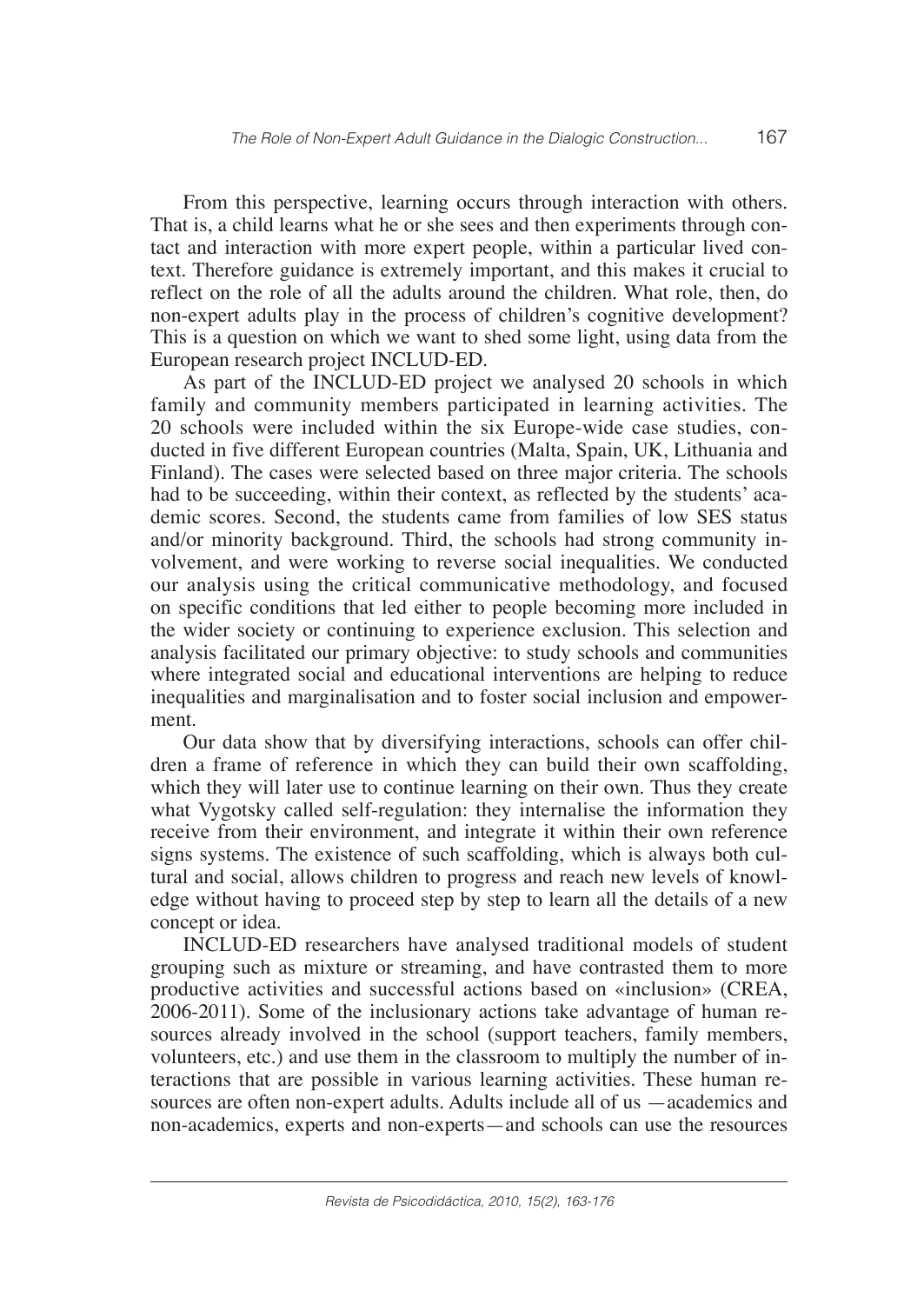of the community to provide more adults, with a range of profiles different from the teachers', and thus provide unique experiences for the students. For example, other adults can explain activities or ideas in non-academic ways, use familiar expressions with children, or relate their explanations to community experiences and information that the children know well.

Finally, having contact with many people, from various cultures and contexts, expands children's horizons, and their expectations about what they can achieve. In our research, we followed several Romani girls who had frequent contact with university students studying education, and decided to become teachers themselves. Only after that frequent interaction did the girls became serious about going to university themselves, so that they could teach other girls in the future.

## **THE INFLUENCE OF NON-EXPERTS' INVOLVEMENT ON EDU-CATIONAL PRACTICES**

The INCLUD-ED project has identified educational practices in successful schools that include participation by a diversity of community members. Analyses of the six case studies have shown how crucial it is to have all of a child's important adults involved in her or his school experience (CREA, 2009). The case studies revealed many ways that community members could play important roles for the students, and here we focus on four of them: tutored libraries, tutored digital classrooms and shared instrumental learning activities. These non-expert adults not only improve children's learning and knowledge but also affect the ways that teachers function and relate to these children's families and other community members.

#### **Tutored libraries**

The tutored library is a space in the school where adults from the community support students in working on various tasks including homework and reading. Since these adults are not professionals in education they will likely help the students, and respond to their questions, in a different way from the teachers. This support, rather than contradicting what the children learn in class, provide them a new way to relate to their lessons, so they better understand the subject matter and can perform better in class. In addition, the tutored libraries serve as a bridge between school and home: learning interactions that start in the school library can be transferred to other settings, as the child takes the knowledge she has created with one adult and develops it further in other settings, at home or elsewhere. This learning support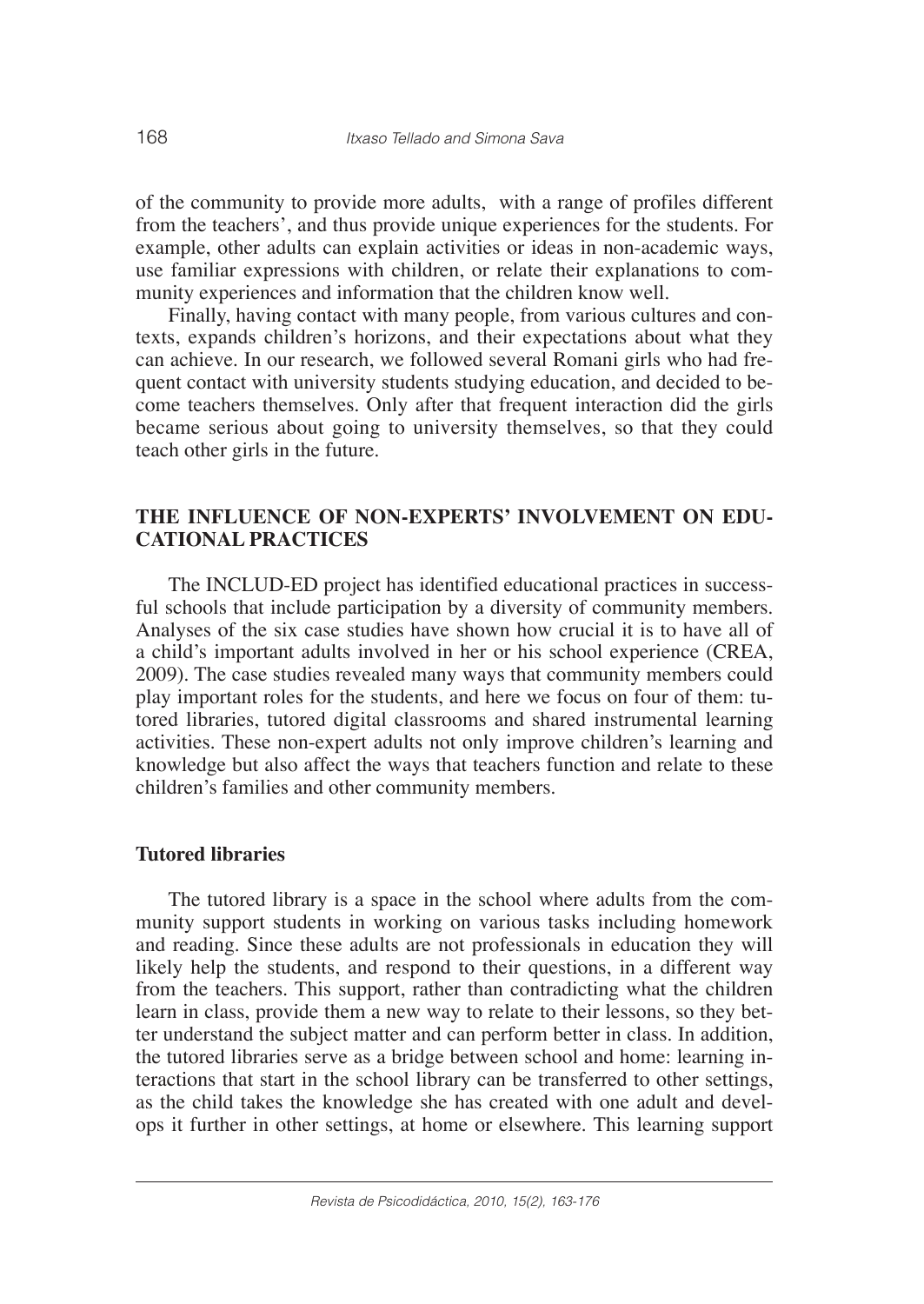is offered as an extracurricular activity during school hours; for students who have not been able to keep up with their classmates, it provides an opportunity for extra work that will let them learn as much material as the others.

In this context the adult's role is to provide guidance, helping the children to complete the assigned task. These adults not only collaborate directly with the children but also promote peer interaction. Children develop a feeling of success when they all believe they can complete their tasks and ask for support if needed. Therefore, we suggest that solidarity is an element that deserves further exploration, as students not only learn from these adults but are also willing to help their classmates. One of the family members interviewed for a case study described how valuable this work is for the children:

> Of course it's good! When they leave the school building imagine what it is like for those who do not stay behind in the tutored library. They go home and they have to do their homework and, well perhaps they don't know how to do that homework and they have no one at home to help them with that homework. On the other hand the ones who stayed got help because there were five of us in the library and when they leave there they can then do something else because they've done their homework. It's very good.

Teachers also value the collaboration of these adults in the tutored library:

> We incorporate people... [The children] improve when someone comes into the classroom to help little by little, and what we do promote is helping the children who do have certain difficulties and they can stay in the tutored library because it is there that sometimes we [experts and non-expert adults] provide help to do their homework and to accelerate learning.

Researchers have found that these adults' participation in the tutored library leads children to succeed academically. For example, one mother has observed significant improvements in her child's school work since he has been receiving extra support in the tutored library. She appreciates the important role that the volunteers play. In addition to observing how her son's reading has improved, this mother has also helped at the tutored library. Her participation has transformed the family environment because it brings into the family context some of the academic interactions that increase learning:

> «He loves it, he loves it. And when we get home he says, «mum, read me another of those stories that you read in school, go on», and we work at home in the same way».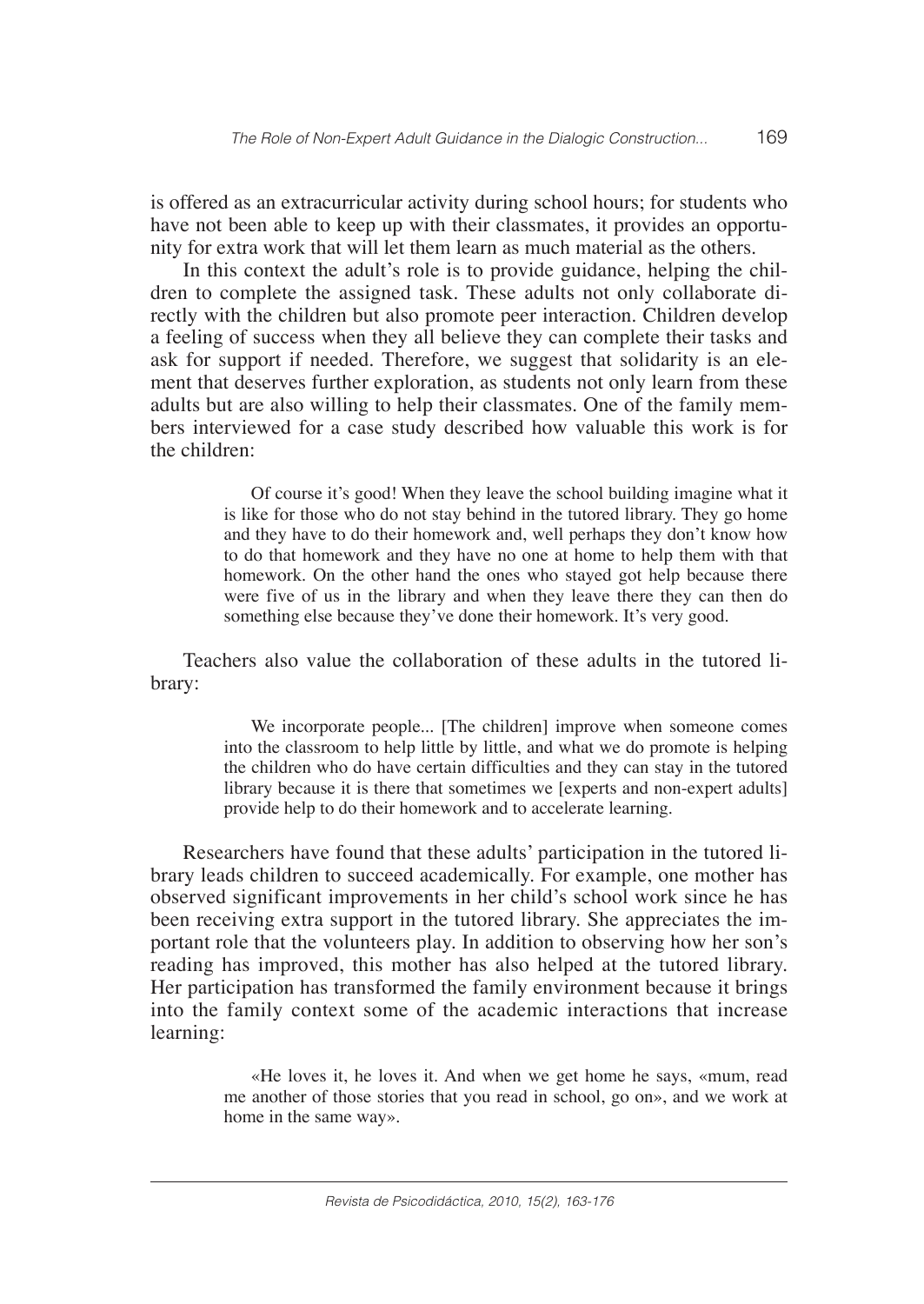#### **Tutored digital classrooms**

Tutored digital classrooms are school spaces filled with technology that children can use for various learning activities. They are open during regular school hours, and after school hours are also open to the community; adult tutors provide access to everyone in the neighbourhood, including children who come with family members. With these two practices—the tutored library and the tutored digital classrooms—in place, the «educational centres leave behind the idea of being an inaccessible space monopolized by the expert people on education» (Aubert et al., 2008, p. 225). Frequently, educational activities are led by community members who are experts not on education but on technology and computers.

In these after-school spaces, open to all students, children benefit in various ways. Not only do the adults help some of them catch up with their classmates; they also anticipate the work the teachers will present in the near future, so the children can be ready before the activity is first presented in class. In addition, as the children interact closely with these adults, they begin to break down stereotypes towards different groups and communities. For example, the stereotype that older adults do not know how to use technology will vanish when they work with a grandparent or older adult from the community who has worked with technology and computers for many years or is an expert in developing some sort of technology.

#### **Shared instrumental learning activities**

The practice of involving family members and other adults from the community in shared activities involving instrumental learning also helps improve children's reading. One of the actions we found from analysing the case studies is the shared reading sessions. In these sessions, when adults other than the teacher participated in the classroom or session, children were more motivated to work on their reading; they wanted to improve their skills in order to please these people who are important to them. In fact, we found that children who had extra adults around them when they were starting to read made quicker progress than their classmates who started reading without these extra adults present.

In these sessions, adults support the children not only by helping with the reading itself but by sharing their life experiences that relate to the text. Here is where they can play a key role. Through the readings they bring together real life and literature, mixing culture, language, politics, and history with the instrumental learning. Children become much more interested in learning, understand more, and make more progress in reading skills when they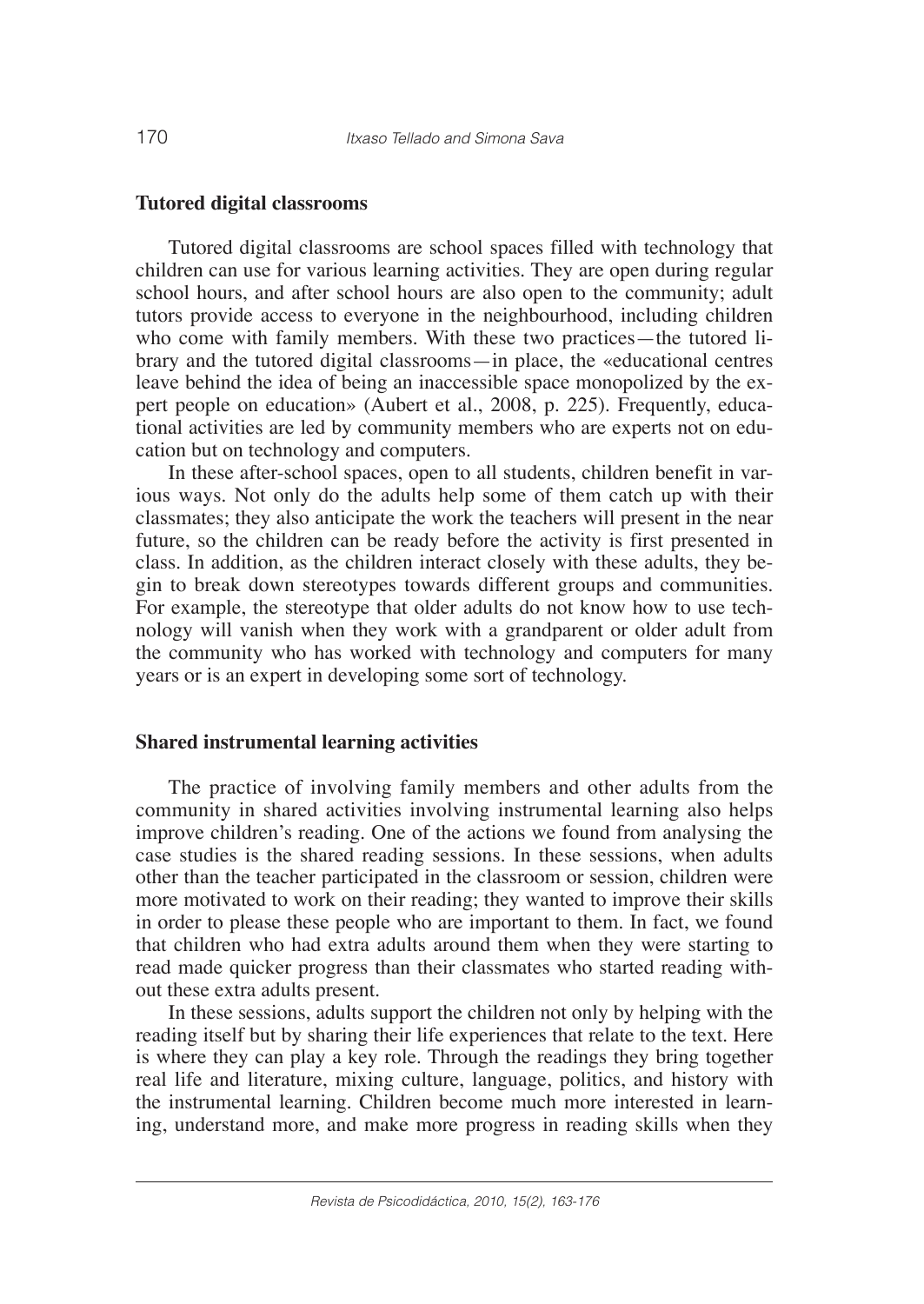share more of their reading experiences with a range of adults: not only the teacher but also their family members, classmates' family members, neighbours, or university students. A school administrator described how children behave differently when they are alone with a teacher, compared to when they have a non-expert adult volunteering in the reading sessions:

> When the teacher is alone, because I'm in the office I can see children strolling down the corridor to go to the toilet, but they go to the toilet a lot because of the boredom they feel in the classes. It's not that they are misbehaving but they are just bored and trying to get out a bit and this physical need is created, but when… there are volunteers in the classroom who help them to do a reading activity for example, those corridors are empty. And this is significant: they are in classes, they are fine, they feel at ease and they are learning, and taking advantage of the time they have.

The shared reading sessions are a demonstrated success, as they have improved the reading levels of both boys and girls. The head of studies at a primary school describes how the children in her school read better and are more motivated by the idea of learning to read since their family members, especially their parents, have been coming into the classrooms to help them: «the children who improve their reading are the ones whose parents have come along».

Therefore we can state that this activity contributes to a clear improvement in learning. Children who could not read have now begun to do so, because of family participation in the classroom. This has led to better attitudes about reading outside of school, and has increased their motivation to come to school:

> The children are much more encouraged to learn. They take books home to read, because they are already reading with their father or mother. Also [there is the idea of] «I know how to read now» because before they did not know how to because they [just] learned this year. So of course,… because they are more motivated, they want to come along.

Another action which involves shared work in instrumental learning is the dialogic mathematics workshops. Based on the INCLUD-ED findings (INCLUD-ED Consortium, 2009) that stated the impact family education has on students' learning, a study (Díez-Palomar, et al., 2010) was conducted to analyse this experience. Besides being an activity for family education, it also constitutes a practice in which children and non-expert adults' engage together in instrumental learning. The after-school dialogic workshops in mathematics bring the children together with a variety of adults, usually the children's family members, to investigate different aspects of the mathemat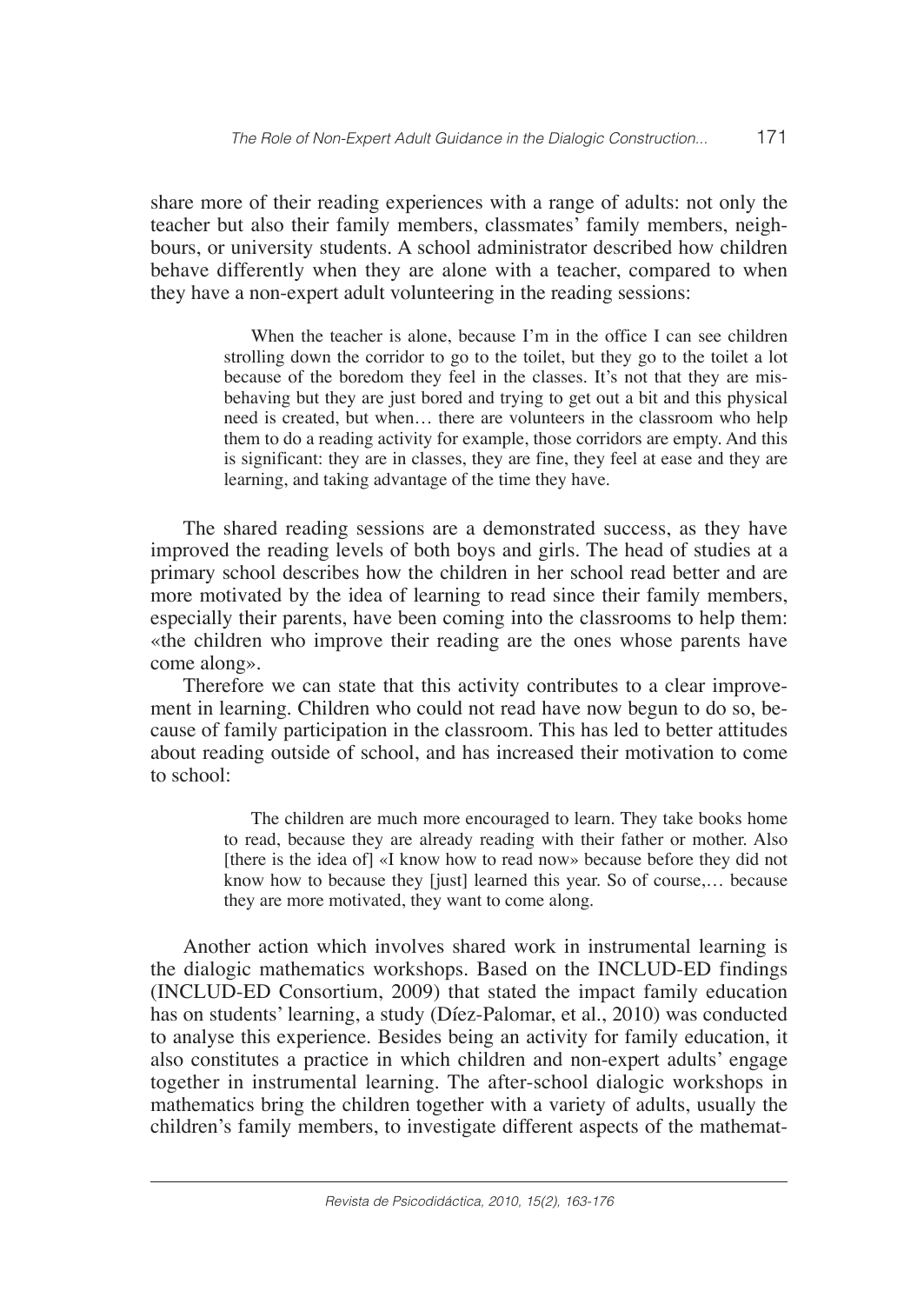ics in the school curriculum. To these sessions the adults bring all their prior knowledge and all their concerns to help their children do better in mathematics, for example with their homework. The adults' prior knowledge can be very diverse, so the point of these sessions is to get the children and adults working in the same way to solve the same mathematical problem, since a teacher's explanation in the classroom can differ from the explanation a parent may provide. The explanations can differ for many reasons. The ways of explaining mathematics have changed over time so that they are actually different from one generation to another; in addition, adults have learned different solutions for mathematical situations in different contexts.

For example, in school, a teacher may give the children an equation that consists of two fractions or rational expressions, and ask them to determine the value of the variable by cross-multiplication. But if non-experts in math are teaching the same idea, they will try to get the same response from the children by using «the rule of three» which is a shorthand version for a particular form of cross-multiplication. Another example would be the multiple ways children can be taught to add numbers. When they share these experiences with non-expert adults, children will soon learn that there are many ways to do quick, mental additions, and that they can learn from all of them. They will learn not to use the exact number or amount given in the exercise, but to find an approximate result, for example by counting by tens and hundreds instead of exact units.

The opportunity to interact with more adults, who have a range of life experiences, also provides the students with broader perspectives on their society and the world around them. When students have contact with these various adults, they develop a much broader understanding of activities, theories, and practices than if they only interacted with their teachers. The other adults' multiple ways of explaining and using mental resources add to those of the teachers.

In turn, this diversity, whether religious, cultural, or a matter of age or educational levels, increases the types of interactions the students have. Now, more than ever before in human history, children learn in many different contexts and through different relationships. Therefore, if children experience diversity as part of their school day, it naturally represents one more way to accelerate their learning (CREA, 2009).

In fact, the educators greatly value the voluntary participation of these adults because they are role models for the students. Often their backgrounds or family characteristics are similar to the children's; more importantly, having such role models makes their education more meaningful—yet another fundamental element in anyone's learning process (Flecha, 2000).

Overall then, our analysis of the six case studies conducted in Europe as part of INCLUD-ED Project 6 (CREA, 2009) points out several ways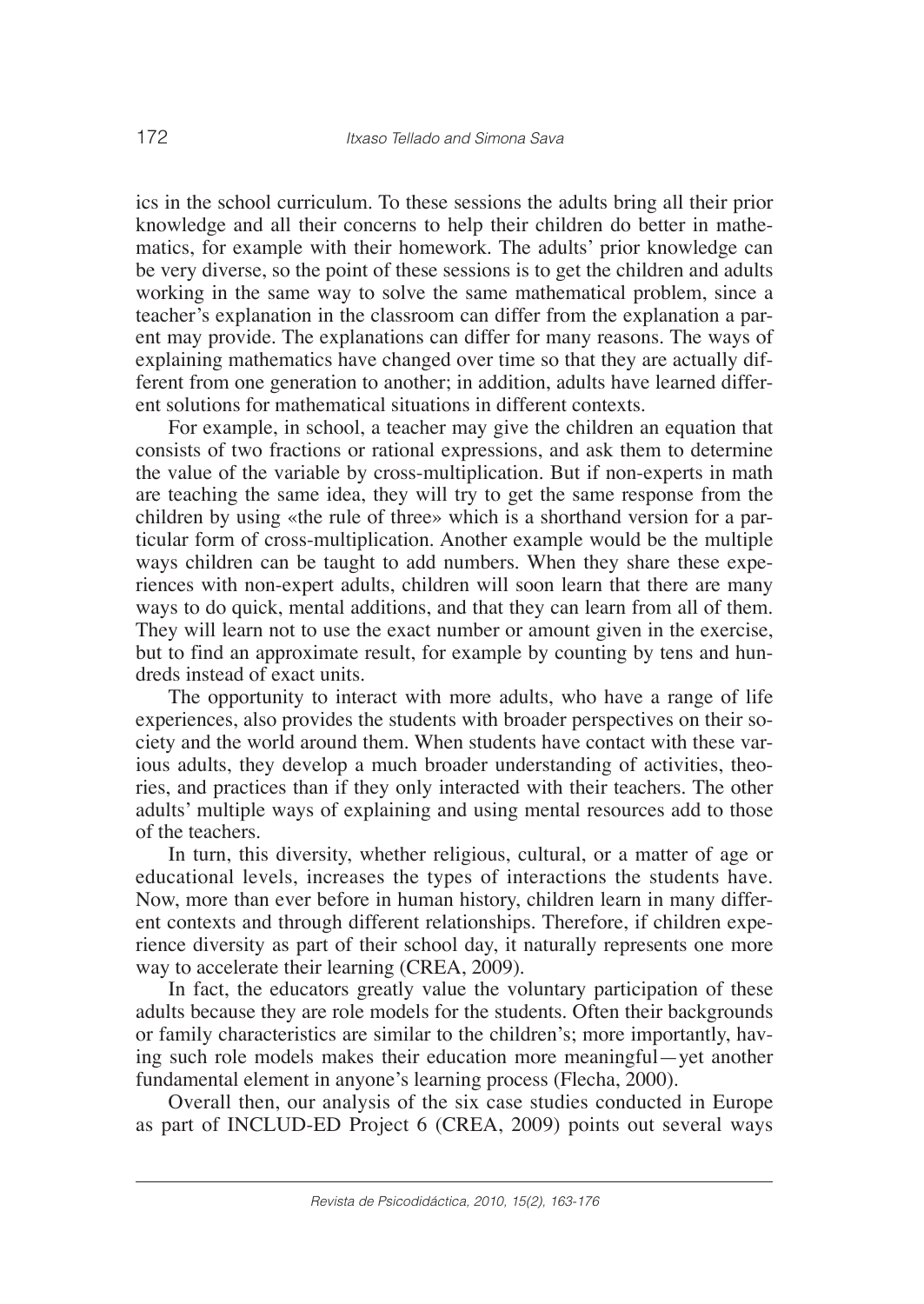that these non-expert adults can enrich the children's learning experience; here we highlight three of them. These interventions have an impact not only on children's instrumental learning but also on their non-academic knowledge. First, their participation, for example in the tutored digital classroom, can help to overcome stereotypes, since interacting with adults who have different educational backgrounds, occupations, or lifestyles can help the children to learn different points of view and thus move past the stereotypes. Second, the presence of these other adults led to better overall relationships amongst the students, and thus to better behaviour overall. With more adults present, they were less distracted—and they could relate well to these adults who came from the community and thus were often closer to their own experience than the teachers.

Third, these adults made the learning more meaningful since the children could learn with their own, or their classmates' family members; this created new kinds of relationships among family members, as in the shared instrumental learning activities. Fourth, by their very presence these adults promoted democratic values: they intervened as moderators and children learned to respect the opinions and ideas of others. Fifth and finally, their participation led to better relationships between parents and teachers; as they worked together for the children's sake, they got to know each other better. This interaction led immediately to their better understanding of each other and being even more interested in future collaboration. As teachers and non-experts work together to promote the children's learning, they provide the children with an image of community. The different members of this community are able to understand each other in addition to being able to offer their different ways of knowing, teaching and doing based on their own diverse educational experiences.

## **DISCUSSION**

This analysis, conducted within the larger INCLUD-ED project, gathers examples of successful actions that combine instrumental learning and the guidance of non-expert adults to help children progress academically. These examples have highlighted a specific form of adult guidance that includes both experts in education and non-experts, coinciding with Vygotsky's ideas on child development and learning. We found that children's learning improved in both academic and non-academic ways. By academic learning we mean instrumental learning such as reading or mathematics. The kinds of non-academic learning are related to ways of knowing: understanding different discourses including aspects of daily life experiences that are intimately related to learning but occur outside the school environment.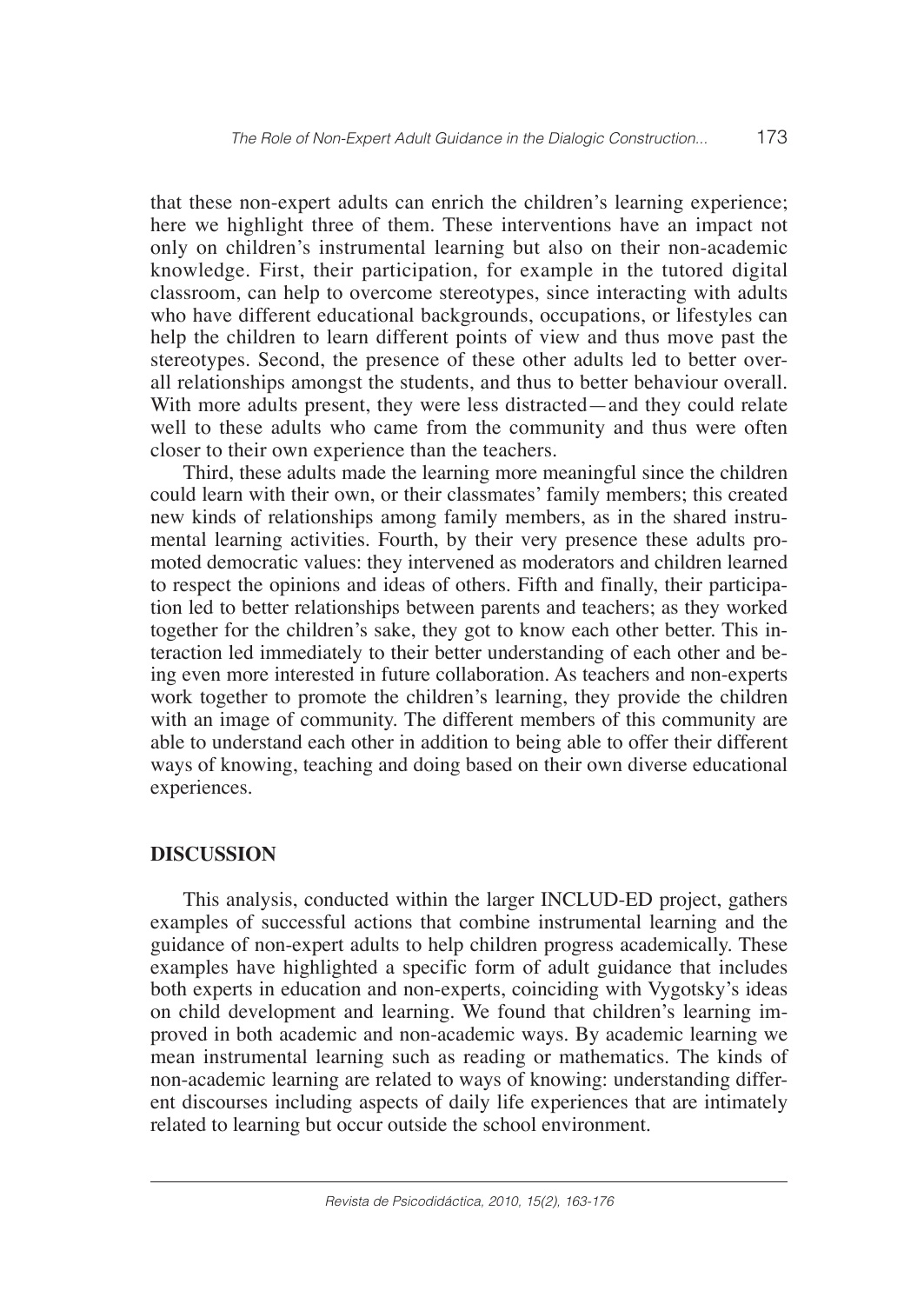The involvement of these other adults in educational spaces such as the tutored library or the shared instrumental learning activities has had a positive impact on children's instrumental learning and their continued academic success. When these adults participate in these ways, children can more easily experience various ways of learning and teaching, and see more role models and ways of living their lives. It is extremely enriching for them to learn from the different ways that people do things, and to experience different styles of guidance, given the adults' various occupations, educational trajectories, cultural backgrounds, and lifestyles.

Both the tutored libraries and the tutored digital classroom have transformed the family environment because they let children take home the academic interaction that increases learning. When families participate in shared instrumental learning activities, they ensure that the children work on those issues more intensively, thus improving their reading level and their mathematics competence. In addition, this participation increases their motivation to learn and to show others what they have learned. In fact, the non-expert participation also improves their classroom relationships, by increasing their solidarity and meaningful collaboration. When teachers, educators, and community members work together with the children, they all communicate the idea that learning is important, and they all share the aim of succeeding in school.

In sum, the more diverse the volunteers in the classrooms, the more they can overcome various kinds of stereotypes. And family participation in the classroom makes learning more meaningful for the children because they learn in relationship with family members. This leads them to have more respect for their classmates, as they want to show the adults how much they know, and they want to behave well for them. Finally, when families share the learning spaces, they together create an environment in which everyone has something to offer and they all rely on each other.

Finally, all these findings demonstrate the need for further research in this area, for a rigorous series of studies focusing on educational theories and learning practices that can improve children's instrumental learning. Learning more about the roles that non-expert adults can play in increasing children's learning can help extend this involvement to other schools and can ultimately enhance social cohesion in Europe.

## **REFERENCES**

- Apple, M. W., & Beane, J. A. (2007). *Democratic schools. Lessons in powerful education*. Portsmouth, NH: Heinemann.
- Aubert, A., Flecha, A., García, C., Flecha, R., & Racionero, S. (2008). *Aprendizaje dialógico en la sociedad de la información* [Dialogic learning in the information society]. Barcelona: Hipatia.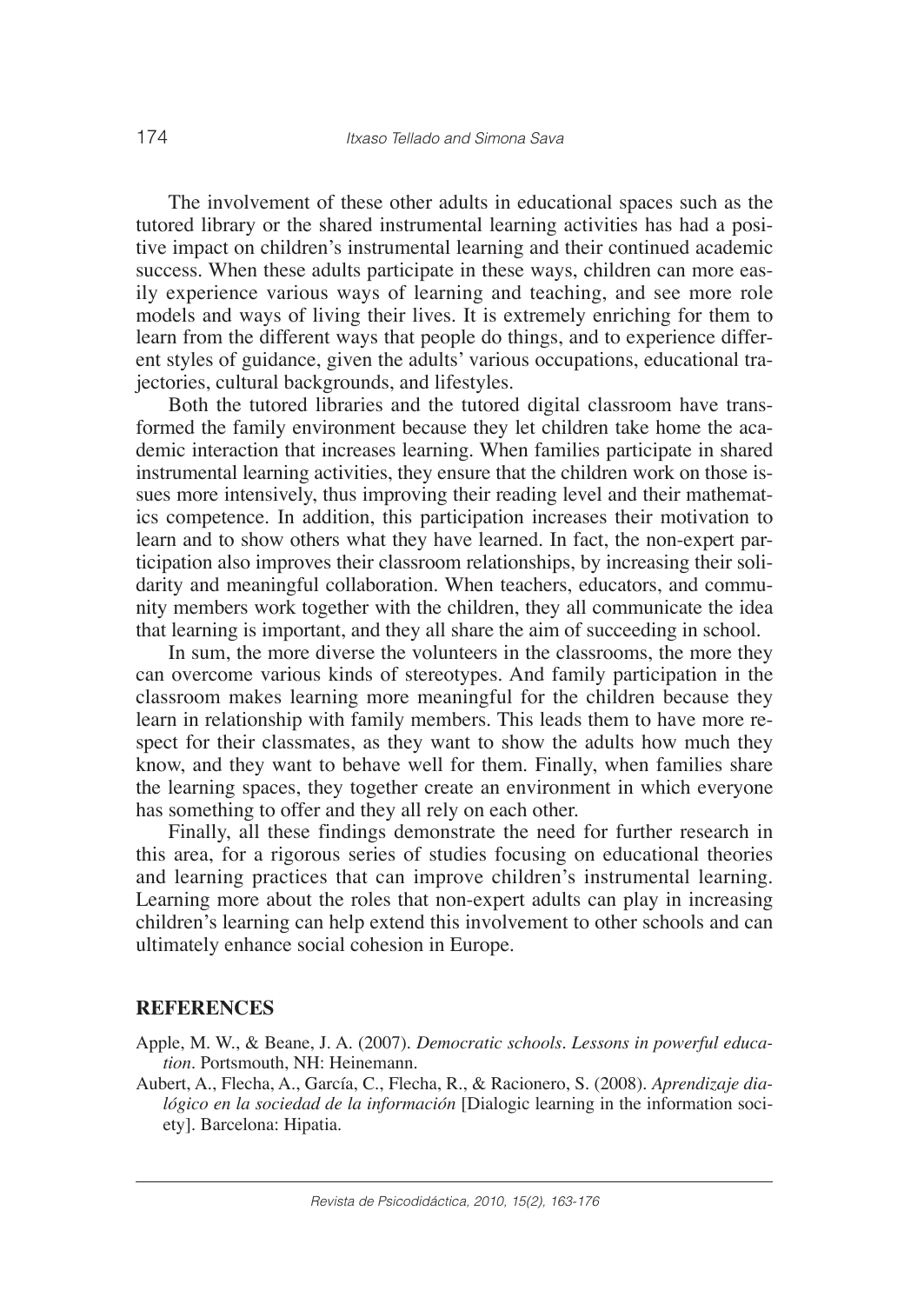- Barnett, W. S., Young, J. W., & Schweinhart, L. J. (1998). How preschool education influences long-term cognitive development and school success: A causal model. In W. S. Barnett & S. S. Boocock (Eds.), *Early care and education for children in poverty: Promises, programs and long-term results* (pp. 167-184). New York: State University of New York Press.
- Baumert, J., Kunter, M., Blum, W., Brunner, M., Voss, T., Jordan, A., et al. (2010). Teachers' mathematical knowledge, cognitive activation in the classroom, and student progress. *American Educational Research Journal, 47*(1), 133-180.
- Bennett, K. K., Weigel, D. J., & Martin, S. S. (2002). Children's acquisition of early literacy skills: Examining family contributions. *Early Childhood Research Quarterly, 17*(3), 295-317.
- Boethel, M. (2004). *Readiness: School, family, and community connections.* Austin, TX: National Center for Family and Community Connections with Schools.
- Brooks-Gunn, J., Berlin, L. J., & Fuligni, A. S. (2000). Early childhood intervention programs: What about the family? In J. Shonkoff & S. Meisels (Eds.), *Handbook of early childhood intervention* (pp. 549-577). New York: Cambridge University Press.
- Burchinal, M. R., Peisner-Feinberg, E., Pianta, R. C., & Howes, C. (2002). Development of academic skills from preschool through second grade: Family and classroom predictors of developmental trajectories. *Journal of School Psychology, 40*(5), 415-436.
- Campbell, F. A., Helms, R., Sparling, J. J., & Ramey, C. T. (1998). Early childhood programs and success in school: The abecedarian study. In W. S. Barnett & S.S. Boocock (Eds.), *Early care and education for children in poverty: Promises, programs and long-term results* (pp. 145-166). New York: State University of New York Press.
- CREA. (2009). *Working papers: Case studies of local projects in Europe. 3rd round-Spain*. INCLUD-ED project: Strategies for inclusion and social cohesion in Europe from education, 2006-2011. 6<sup>th</sup> framework programme. Directorate-general for research, European commission. Brussels: European Commission.
- CREA. (2006-2011). *INCLUD-ED Project. Strategies for inclusion and social cohesion in Europe from education*. 6th Framework Programme. Citizens and Governance in a Knowledge-based Society. CIT4-CT-2006-028603. Directorate-General for Research, European Commission.
- Christian, K., Morrison, F. J., & Bryant, F. B. (1998). Predicting kindergarten academic skills: Interactions among child care, maternal education, and family literacy environments. *Early Childhood Research Quarterly, 13*(3), 501-521.
- Díez-Palomar, J., García Wehrle, P., Molina Roldán, S., & Rué Rosell, L. (2010). Aprendizaje dialógico en las matemáticas y en las ciencias. [Dialogic learning in mathematics and sciences] *Revista Interuniversitaria de Formación del Profesorado, 67*(24,1), 75-88.
- Dow, W. (2006). The need to change pedagogies in science and technology subjects: A European perspective. *International Journal of Technology and Design, 16*(3), 307- 321.
- Epstein, J. L. (1995). School/family/community partnerships: Caring for the children we share. *Phi Delta Kappan, 76*, 701-712.